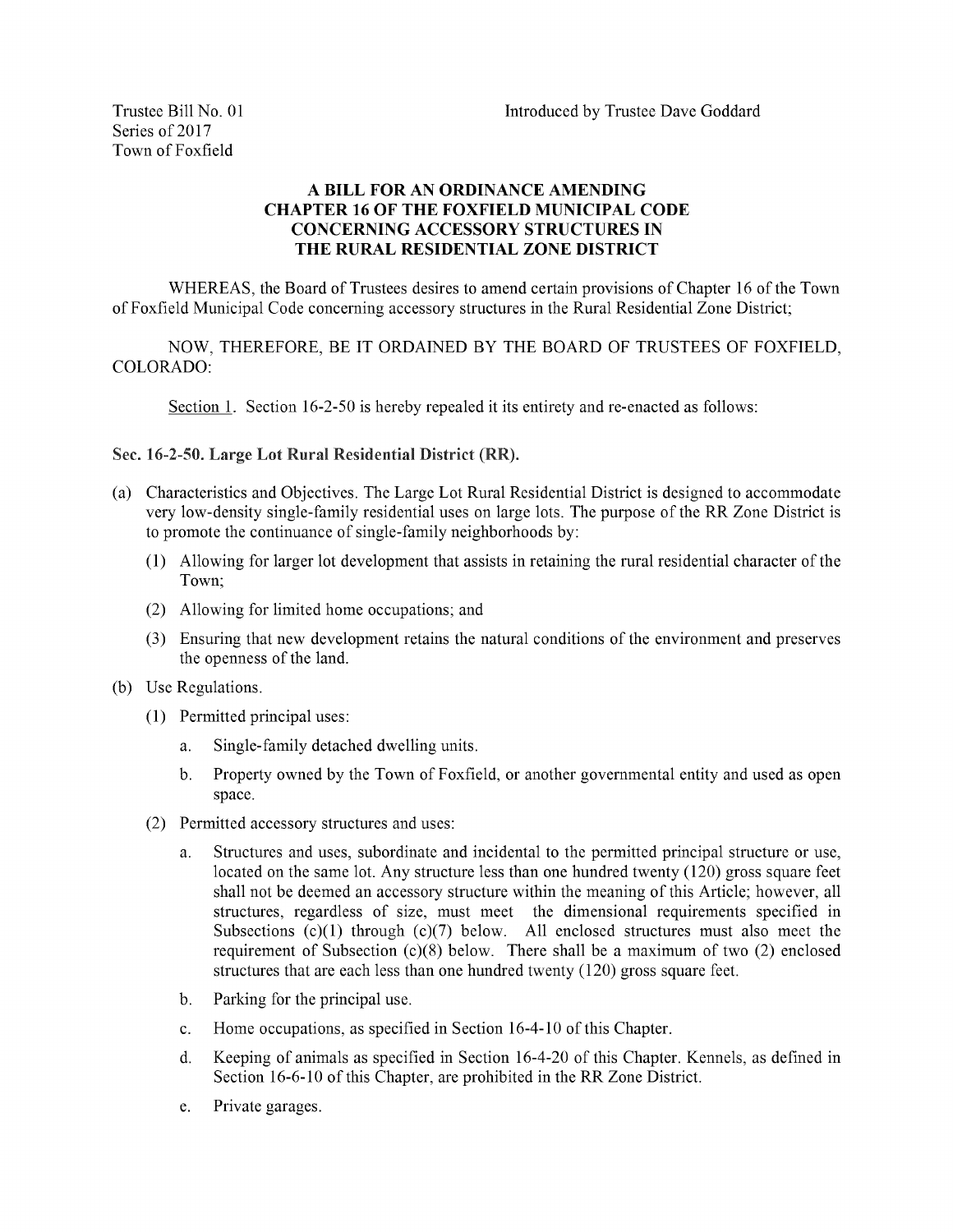- f. Shelter for agricultural implements and tools used to maintain premises.
- g. Stables and barns.
- h. Greenhouses (products to be for use or consumption of lot residents only) not to exceed two hundred (200) square feet GFA.
- i. Sporting courts, tennis courts, swimming pools and other similar structures, provided that they are located in the side or rear yard of the zoning lot.
- j. Roof- or ground-mounted solar arrays and solar voltaic systems that serve a single residence or structure. Ground-mounted solar arrays shall not exceed twelve (12) feet in height.
- k. Small wind energy conversion systems that are noncommercial and do not exceed fifteen  $(15)$  feet in height.
- l. Other uses which are clearly accessory or incidental to the primary permitted uses.
- (3) Special review uses:
	- a. Public buildings, civic facilities, schools (except public schools exempt from municipal land use control pursuant to state law) and places of worship.
	- b. An owner-occupied or nonprofit group home for the aged and homes for the developmentally disabled, handicapped and mentally ill, as these terms are defined by Section 31-23-303, C.R.S., may be permitted if it serves as a permitted principal use and is for no more than eight  $(8)$  persons, is not located within seven hundred fifty  $(750)$  feet of another such group home and the owner or operator resides and maintains primary residency within the group home. Where nine (9) or more persons are to occupy a group home or if the group home is not defined in Section 31-23-303, C.R.S., such group home shall be permitted only upon approval of a special review use.
	- c. Alternative energy technology, other than solar arrays as defined in subsection (j) above and wind energy conversion systems in excess of the requirements as defined in subsection (k) above, or not otherwise defined in this Chapter.
	- d. Grading of a site that increases or decreases the original elevation by more than four  $(4)$ feet.
	- e. Public utilities.
	- f. Temporary structures over one hundred twenty  $(120)$  gross square feet that comply with the provisions of Section 16-3-120 of this Chapter.
	- g. Commercial mobile radio service facilities.
- (c) Dimensional Requirements.
	- (1) Minimum lot area: One  $(1)$  dwelling unit per one hundred five thousand  $(105,000)$  square feet, except that any lot in excess of eighty-five thousand (85,000) square feet but less than one hundred five thousand  $(105,000)$  square feet that was a parcel of record at the time of the adoption of these Regulations shall be considered a legal zoning lot.
	- (2) Minimum lot width: one hundred twenty-five  $(125)$  feet.
	- (3) Maximum impervious coverage: twenty-five percent  $(25\%)$ .
	- (4) Front yard setback: fifty  $(50)$  feet for principal and accessory structures.
	- $(5)$  Side yard setback: twenty-five  $(25)$  feet for principal and accessory structures.
	- $(6)$  Rear yard setback: twenty-five (25) feet for principal and accessory structures.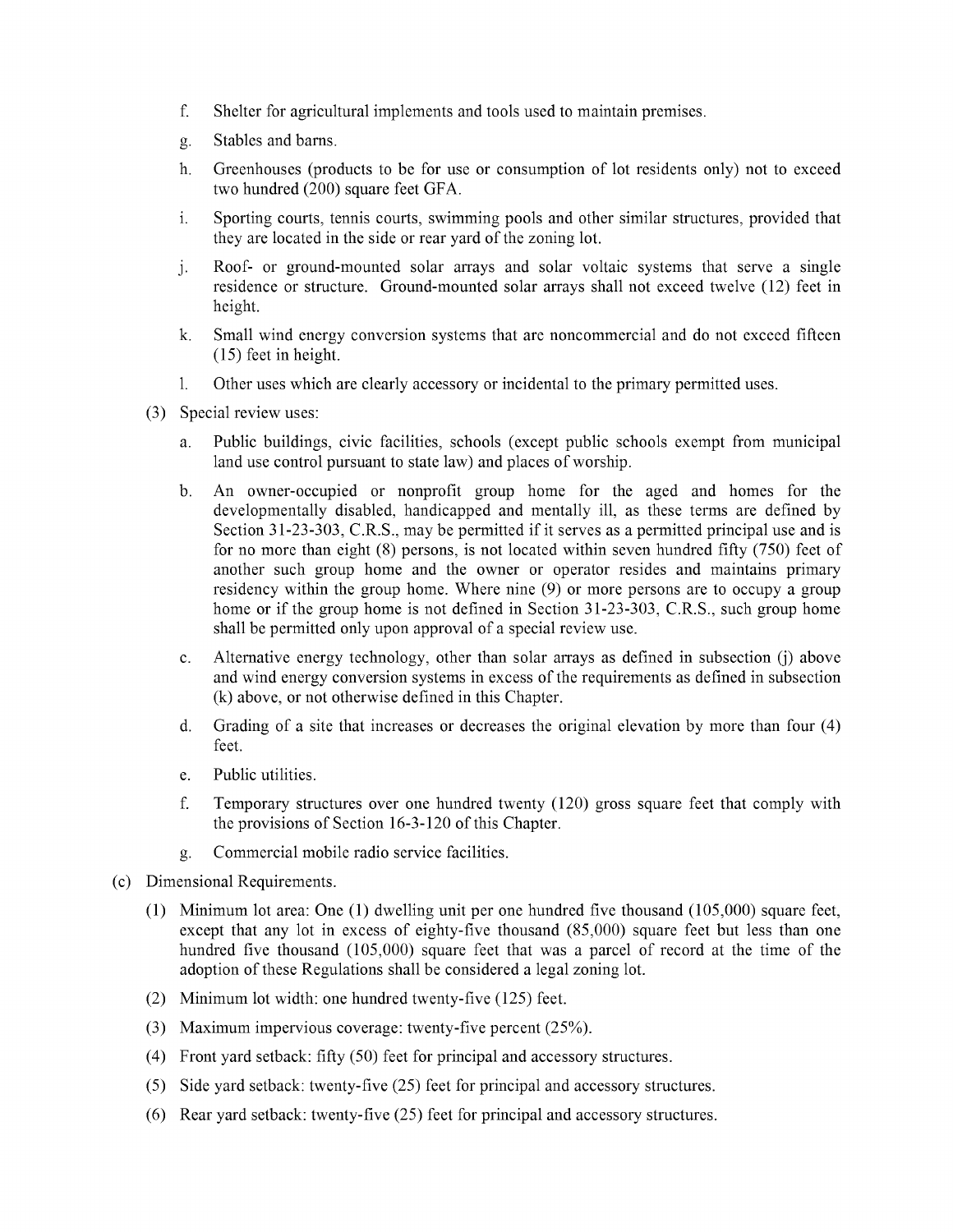- $7$ ) Maximum building height: thirty-one  $(31)$  feet principal structure; twenty-one  $(21)$  feet accessory structure, except that small, ornamental rooftop appurtenances such as weathervanes may project five  $(5)$  feet above the roofline. The maximum height of the structure shall be reduced by the average height of any fill that increases the existing grade under or immediately surrounding the structure.
- $(8)$  Minimum separation between enclosed structures: twenty-five  $(25)$  feet.
- (d) Development Standards Specific to the RR Zone District.
	- 1) ResidentialdevelopmentintheRR (LargeLotRuralResidential) ZoningDistrictmaybeserved by public or private water and sanitary sewer systems; provided, however, that, in the event connection is sought to a public sewer system, connection to the public water system shall be required as a condition of connection to the public sewer system. Any development not consisting of solely single-family residences approved in the RR Zoning District shall be served by approved public water and sanitary sewer. Any development that is required to be served by the Town's public water system or any property or development that chooses to be served by the Town's public water system may still use any properly permitted wells for exterior irrigation use only.
	- (2) The parking or storage of vehicles, materials and equipment shall be limited to vehicles and equipment intended for the personal use of the owner or occupant of the residence. A business vehicle provided to a resident for personal use is permitted.
	- (3) Exterior lights, whether building-mounted or freestanding, shall comply with the provisions of Section 16-3-80 of this Chapter. Building-mounted exterior lights shall not protrude above the eave line. Freestanding lights shall not exceed twenty-five (25) feet in height.
	- (4) No accessory structure shall contain residential living quarters.
	- 5) Accessorystructuresandusesarenotpermittedunlessanduntiltheprincipalpermittedusehas been established on the property.
	- $(6)$  The total building gross floor area  $(GFA)$  of all enclosed accessory structures may not exceed two thousand  $(2,000)$  square feet, and there shall be a maximum of two  $(2)$  enclosed accessory structures.
	- $(7)$  Accessory structures shall have a maximum side wall height of fourteen  $(14)$  feet from finished grade measured from the foundation. The roof shall have a minimum pitch of  $4$  in 12.
	- (8) Any roof overhang constructed on an accessory structure may not encroach into a required front, rear or side yard setback or into the required separation distance between structures.
	- (9) Architectural renderings, elevation drawings, materials and site plans for all proposed accessory structures must be submitted to the Town Planner.
	- $(10)$  The exterior finish and design of an enclosed accessory structure shall meet the following minimum requirements. Greenhouses, pergolas, gazebos or similar unenclosed structures are exempt from this Paragraph.

a. There shall be eaves or overhangs that have a horizontal depth of at least eight (8) inches.

b. For structures up to 1,000 square feet, there shall be at least one door for human or vehicular passage and/or one window on each of at least two sides of the structure, one of which fronts upon a street. Where a window is nominated to meet the requirements of this paragraph, it shall satisfy the criteria for emergency egress as defined by the International Residential Code as adopted in Chapter 18 of this Municipal Code.